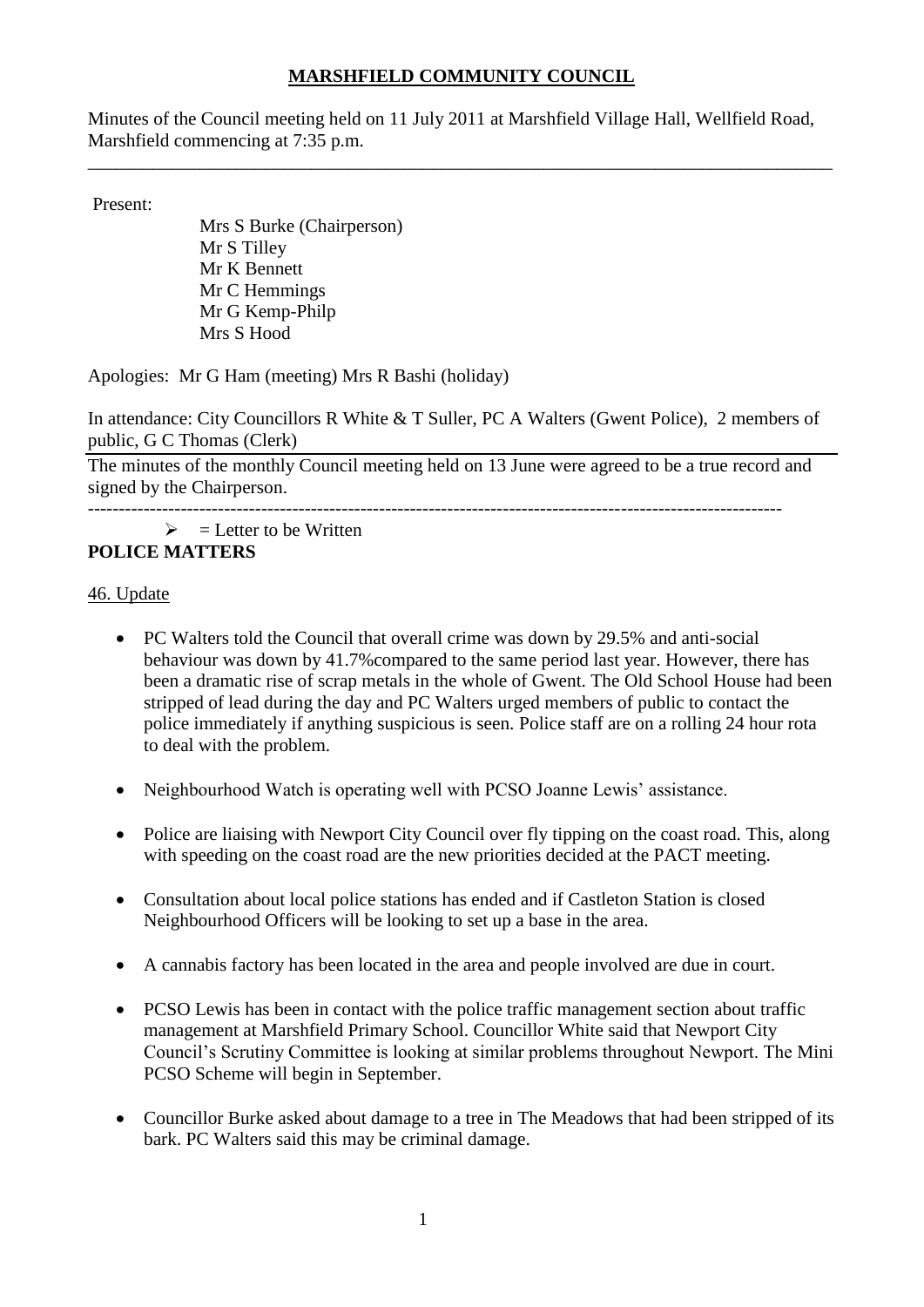# **47. NEWPORT CITY WARD COUNCILLOR'S REPORT**

- A planning appeal has been received by Newport City Council in connection with the decision at The Paddocks, Coal Pit Lane.
- The pot hole noted by the community council in St Mellons Road has received attention. Councillor Hood had recently checked the area and noted a sunken drain cover.
- A review of the bus time tables posted in bus shelters will be reviewed after the Veolia issue is sorted out.
- A planning application has been received for a development in a field above Station House, just over the railway line in Coedkernew, to include places for four touring caravans, six chalets, bird watching platform and caretakers residence. The application can be inspected on line if interested.

# **HIGHWAY MATTERS**

# 48. St Mellons Road Bridge

Newport City Council's Head of Streetscene wrote on 22 June to advise that further consideration will be given to the traffic management situation on the approaches to the bridge. Councillor White said that Newport City Council had now found that signage is properly in place and feel that it is up to drivers to take due care and attention when using the bridge.

### 49. Electronic Speed Indicator Signs

Newport City Council's Head of Streetscene wrote on 22 June to advise that a recent inspection had found a defect only in the sign serving northbound vehicles that displayed incomplete characters, but a further inspection will be arranged and the necessary maintenance work arranged in the normal manner.

### 50. Parking Outside Marshfield Primary School

Councillor White said he had consulted the Head of Streetscene about suggested changes to Marshfield Road that may help with problems being encountered. Taking away the footpath opposite the school is not seen as a viable option. Statutory undertaker's equipment is sited under the footpath and the footpath on the opposite side is narrow. Part-time traffic signals outside the school is not seen to be practical.

# **MATTERS ARISING**

# 51. Grit Bin St David's Court (Min 32 )

Charter Housing wrote stating that they are able to install a grit bin, subject to agreement from the tenants, which would be solely for the use of tenants. The cost for the bin and the rock salt would be charged back to the tenants.

 $\triangleright$  The Council wished to put forward the suggestion that Newport City Council could be willing to top-up the grit bin with rock salt.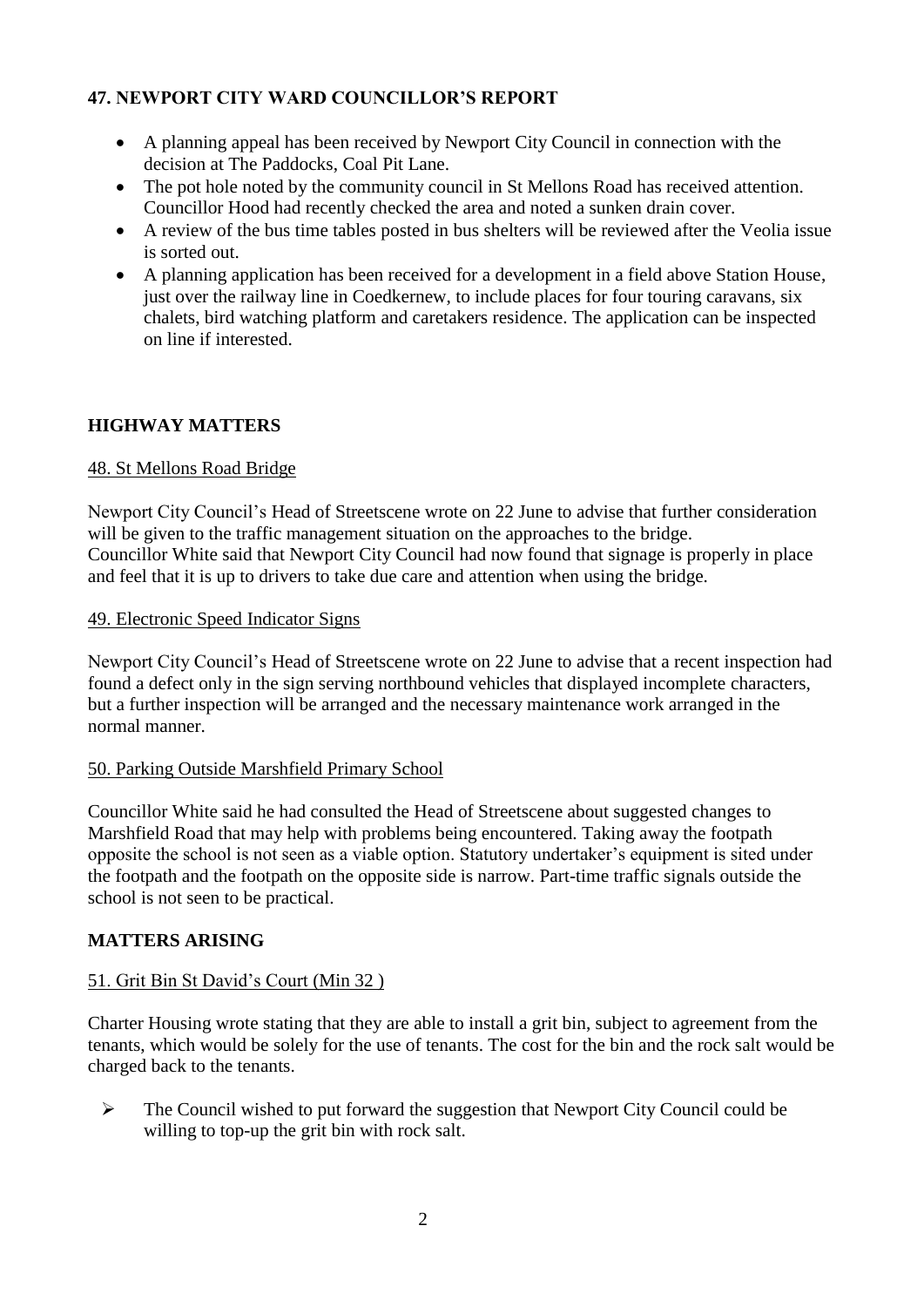# 52. Marshfield Primary School Governor (Min 33)

The Clerk for the Governing Body stated that there is nothing to prevent the appointment of a governor who is related to a member of staff. If the governors discussed issues that may directly affect the related member of staff he should declare an interest and refrain from taking part.

## 53. Marshfield Primary School Asbestos (Min 34 &36)

The proposed meeting with Newport City Council was cancelled as a convenient date was not available.

 $\triangleright$  The Council noted the letters sent from Rosemary Butler AM including the details from Mr Bouvaird of Newport CC and agreed to draft a response to be sent to Newport City Council which would also ask for a meeting. A copy should be sent to Rosemary Butler.

# **CORRESPONDENCE**

# 54. Resignation

A letter dated  $13<sup>th</sup>$  June was received from Councillor Joanne Charlton who has moved out of the area and decided to resign from her seat on the council. The Council declared a vacancy and asked for the necessary notices to be placed.

# 55. Castleton Playgroup

Castleton Playgroup wrote on  $10<sup>th</sup>$  June stating that until they are able to conclude discussions about their lease within the school they are unable to commit to major expenditure on the building and will get back to the Community Council if they decide to proceed with the canopy project.

### 56. The Goods Yard, Marshfield

The Traffic Commissioner wrote on  $14<sup>th</sup>$  June stating that the recent application for a goods vehicle operator's licence has now been finalised with conditions that vehicles exit onto Marshfield Road via a right turn only. Additional undertakings have been offered where vehicles shall exit Marshfield Road to the A48 via a left hand turn and, wherever possible, vehicles shall avoid travelling along Marshfield Road during the start and finish times of Marshfield J& I School.

# **FINANCIAL MATTERS**

### 57. Society for the Welfare of Horses and Ponies

The Council agreed to donate £100 towards the work of the Society bearing in mind its role in the solution to the stray horse problems in the area.

### 58. Picnic Tables for the Village Hall area

The Council deferred this decision until more information is received from PC Walters about the possible anti-social behaviour that could result from siting the tables in the Village Hall grounds.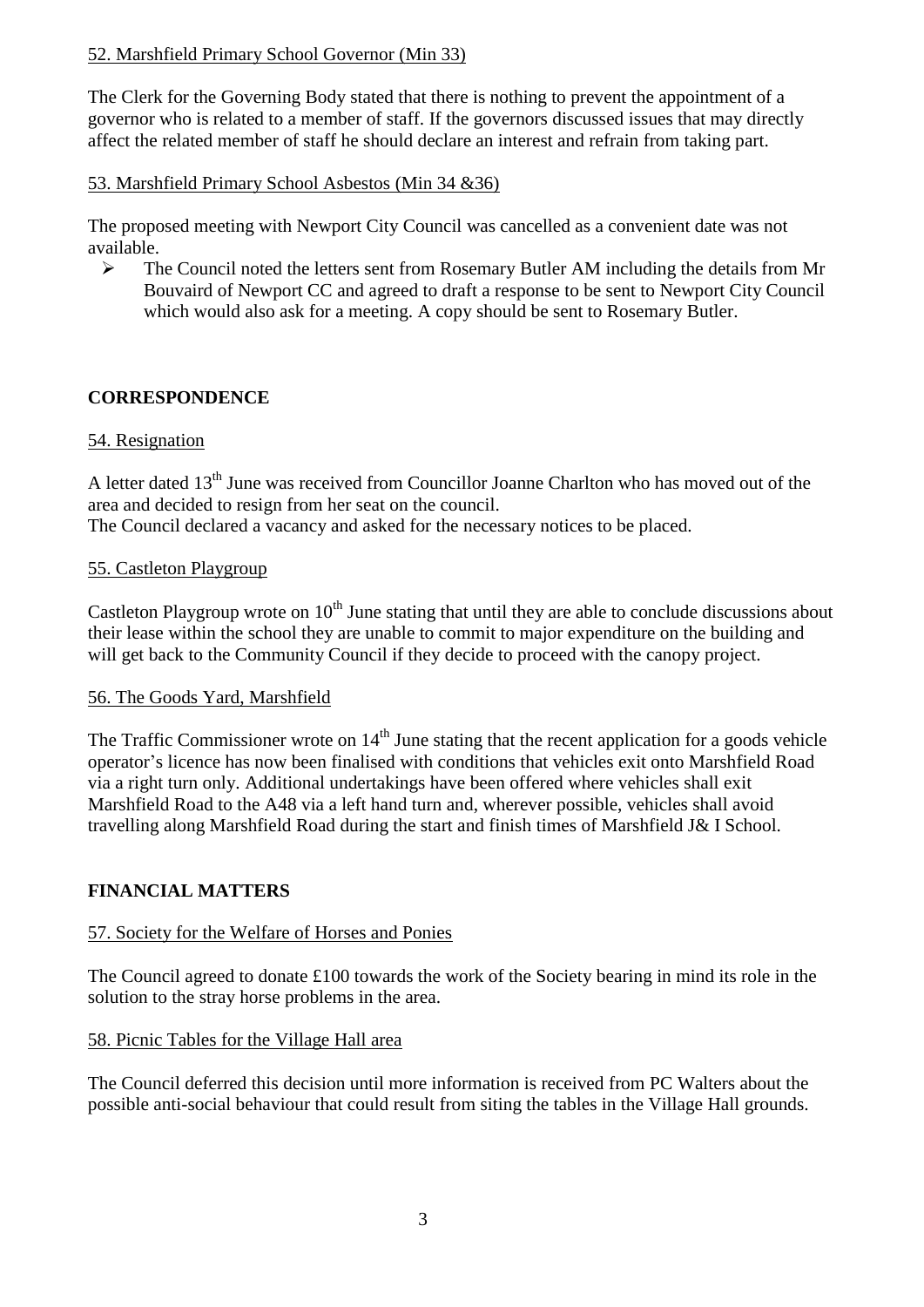## 59. Refurbishment of Village Hall Meeting Room

Councillor Hemmings presented three quotes received by the VHMC to refurbish the larger meeting room. The Council studied the quotes and decided to recommend that the contractors are asked to make a deduction for any painting carried out by volunteers and for quotes to clarify if VAT is to be added to the final total. The agenda for the next meeting should include an item to consider the revised quotes.

## 60. Allotment Handbook

Councillor Kemp-Philp asked for reimbursement of £44.08 he had spent in publishing and printing 70 allotment handbooks. The Council agreed to reimburse this amount.

# 61. Castleton Baptist Church

The Church wrote on 16<sup>th</sup> Jane asking for a donation towards the upkeep of the Castleton Baptist Church graveyard. The Council agreed to donate £100.

# 62. Shelter Cymru

Shelter Cymru wrote asking for a donation towards its work. The Council agreed to give further consideration to this request and asked that the matter be placed on the agenda for the next meeting.

### 63. Cheques

| 101155 | G C Thomas – Clerk's Salary June                  | £ 331.44   |
|--------|---------------------------------------------------|------------|
| 101156 | G C Thomas – Internet Reimbursement June & July £ | £ 36.00    |
| 101157 | G C Thomas – Clerk's Salary July                  | £ 331.44   |
| 101158 | G Kemp-Philp – Reimb. Allotmnt Handbook (Min 60)  | £ 44.08    |
| 101159 | <b>SWHP Donation (Min 57)</b>                     | £ $100.00$ |
| 101160 | Castleton Baptist Church Donation (Min 61)        | £ $100.00$ |

### **64. Painting of Galvanised Play Area Railings**

The Council considered a request from the VHMC to paint the railings between the junior play area and the Village Hall car park. The Council decided that painting the galvanised railings for cosmetic reasons would result in long term maintenance issues and decided against painting.

Members noted that paint is flaking from part of the railings railings near car park entrance hedging at the toddler's play area and asked the Councillor Ham check whether there are any safety issues resulting from this. The Clerk was asked to check if these railings are part of the work carried out by Wicksteed Ltd.

### **65. Notice Board**

 $\triangleright$  The Council considered the benefits of using metal posts to support a replacement notice board and decided to ask Newport City Council if they will install metal posts into the grass verge and the likely cost of doing this.